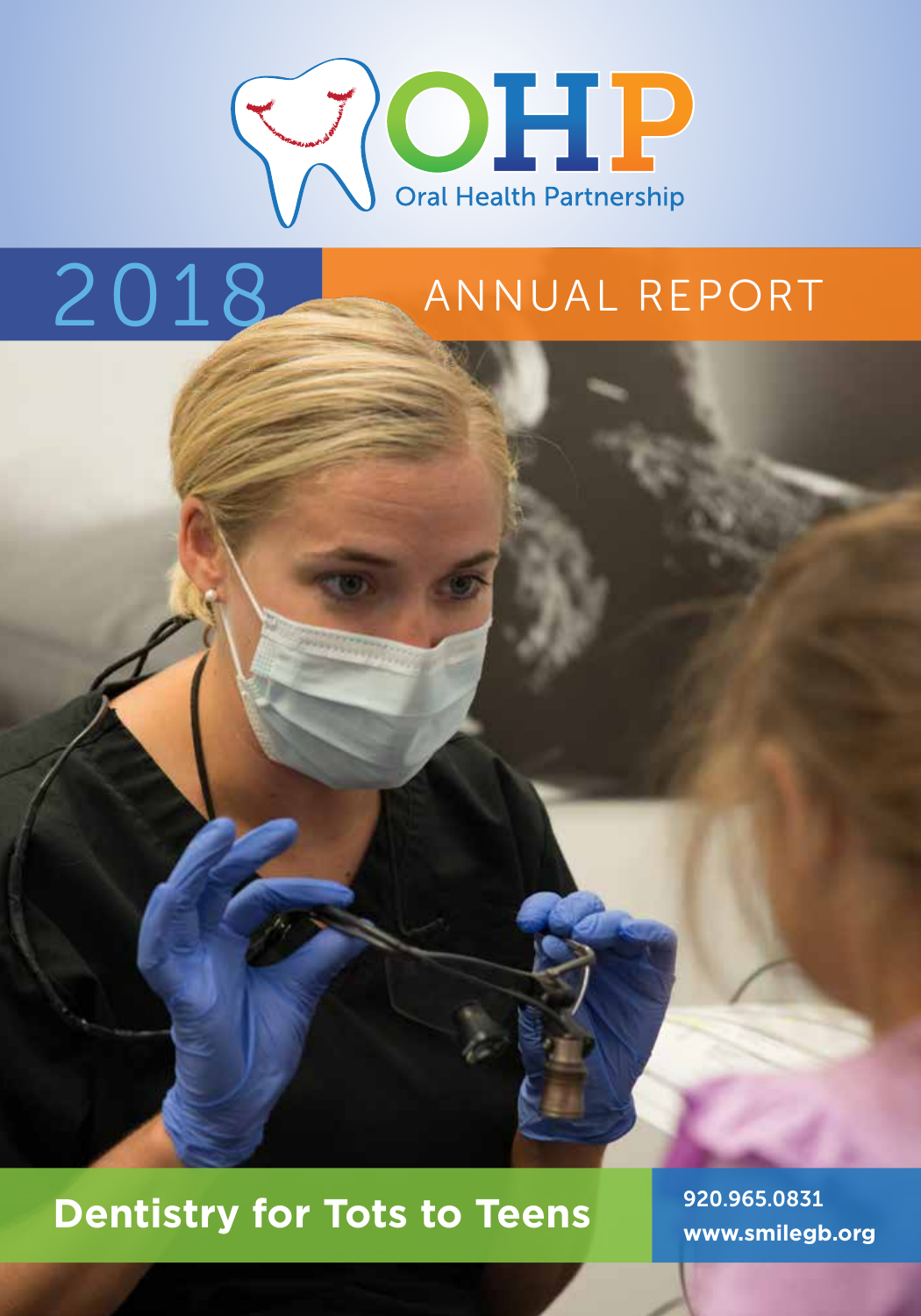

### IN APPRECIATION **Dr. Gene Eggers, DDS, MSD** 1937 – 2018

OHP lost one of its greatest champions September 28, 2018 with the passing of Dr. Gene Eggers, Emeritus board member, pediatric dentist, and an original founder of the Oral Health Partnership.

Dr. Eggers served as a volunteer dentist prior to OHP becoming the nonprofit organization it is today. In his own private practice, and later as a volunteer OHP dentist, Dr. Eggers was steadfast in his dedication to provide treatment, care, and education to kids in need.

Whether he was mentoring new providers as they acclimated to the twists and turns of community health or serving as a longtime member of the OHP Board of Directors, Dr. Eggers enthusiastically answered the call to use his skill set to help kids live healthier, pain free lives. Dr. Eggers rarely missed an OHP meeting and up until the time of his passing he shared the latest resources about dental health and how OHP could reach more children in need.

We greatly miss his smiling face, his hugs, his love for the organization, and his willingness to tell all of his friends about the good work of OHP. Dr Eggers' dream of healthier children will be carried on by the OHP team, the board, and by Heidi Eggers-Ulve, DDS, MS, Dr. Eggers' daughter and OHP board member.



Dr. Eggers' experience, ideas, and energy are woven into the fabric of our organization, and they continue to guide and sustain our growth.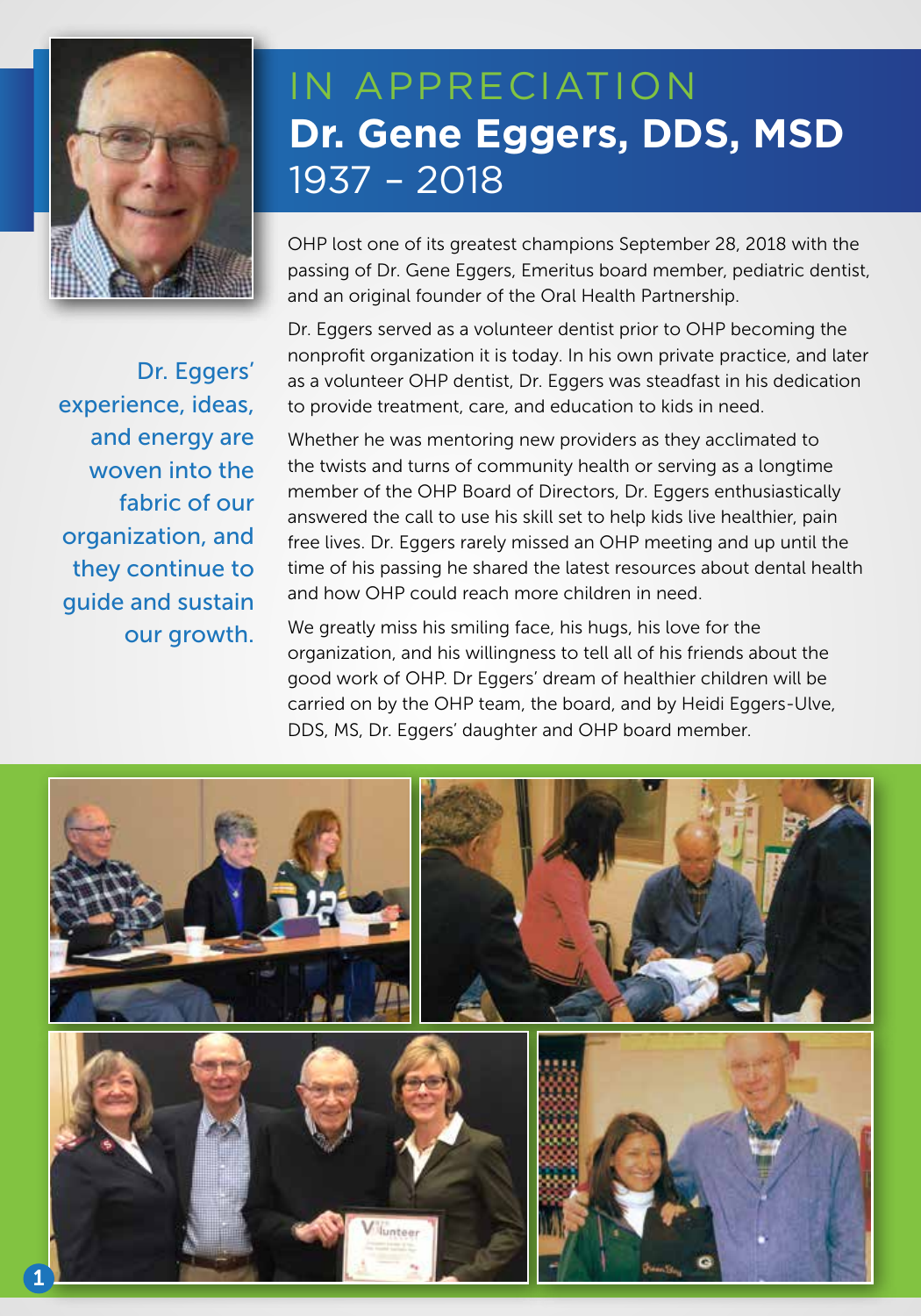

#### BOARD OFFICERS 2018

Heidi Selberg, President Gail Trimberger, University of Wisconsin, Green Bay, Vice President Kim Schanock, Green Bay Area Public Schools, Secretary Diane Ford, Treasurer

#### DIRECTORS 2018

David Bertrand, Community Erin Bongers, RN, BSN, De Pere Health Department Rob Charles, Attorney, Conway, Olejniczak & Jerry Heidi Eggers-Ulve, DDS, MS, Pediatric Dentistry Clinic, Green Bay Family Dental Mary Johnson, Humana Zach Graf, DDS, Dental Arts Associates of Green Bay Allan Jamir Paul Martzke, AIA, LEED AP, Immel Construction Ken Mathys, CPA, Dental Practice Advisors LLC Toni Bush McBride, Cheese Girl Nutrition Major Lisa Mueller, Salvation Army Kroc Center Erica Plaza, NWTC Vincent Schamber, Hawkins Ash CPAs Eric VandenHeuvel, Boys & Girls Club of Green Bay

Jane Weber, RN, BSN, Brown County Public Health Chad Weininger, Brown County Administration

#### EMERITUS BOARD

Nancy Armbrust Jeff Bramschreiber, CPA, Wipfli LLP George Burleton II, Humana Renny Challoner, NEW Paradigm Advisors LLC Gene Eggers, DDS, MSD\* Lise Gammeltoft Kevin Konkol Mary Kay Orr, State Farm Insurance Jim Van Miller, DDS, retired Glenn Whipp *\*In memory* 

## We are **OHP**

Oral Health Partnership, OHP, is a 501(c)3 nonprofit organization dedicated to improving the oral health of underserved children in the Brown County community by providing dental services and education.

#### Our Clients

OHP provides care to those who are

- Between ages 0-19
- Enrolled in Medicaid/Forward Health/ **BadgerCare**
- Uninsured and with limited financial resources

#### Our Team

Our paid team of licensed dental professionals

- Full & part-time dentists
- Hygienists
- Dental assistants
- Administrative staff

### OHP MISSION

Changing the lives of our communities' children through access to excellent oral health services and education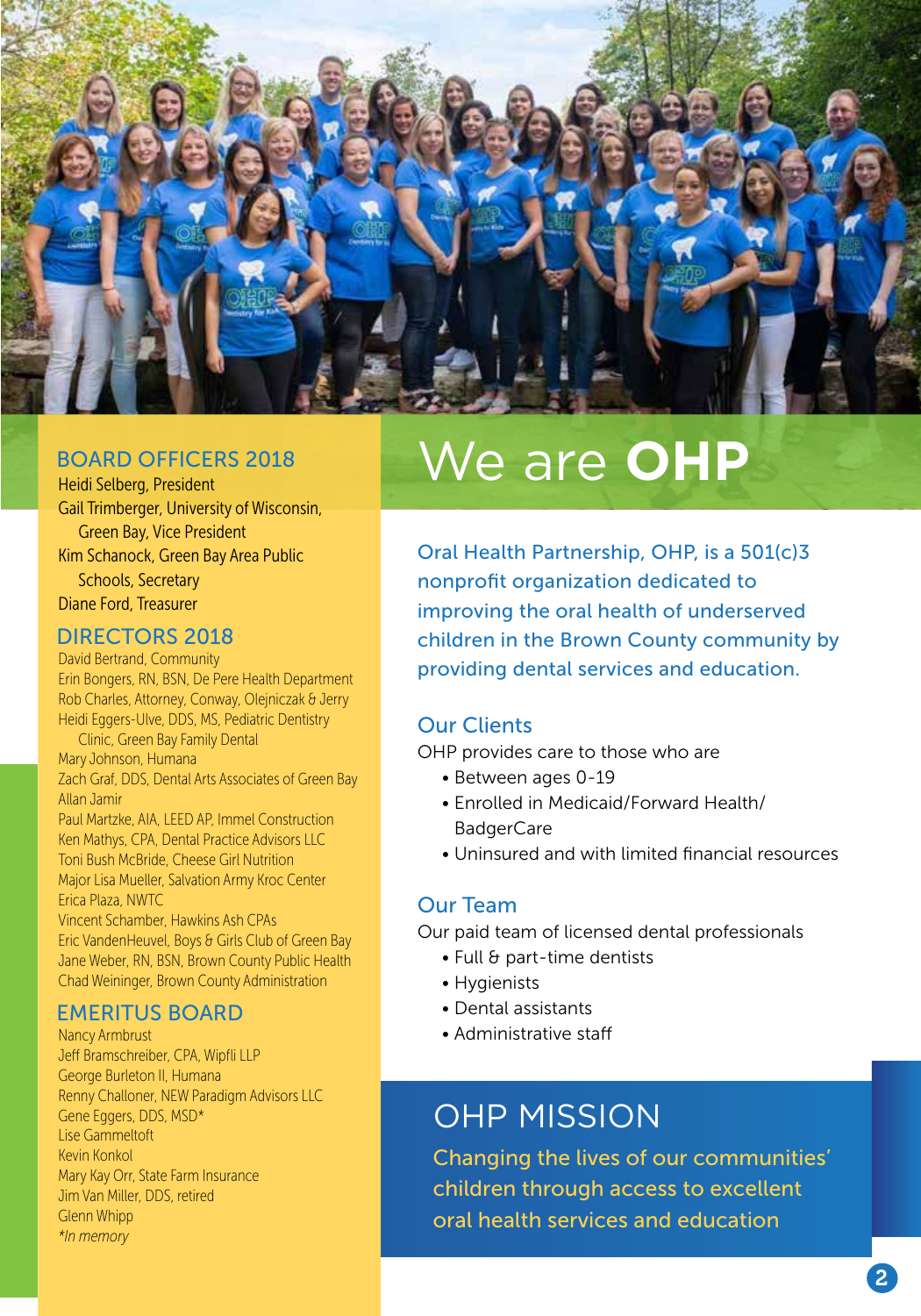### Looking Back, Looking Forward



In 2005, a group of community leaders recognized that there was a jarring lack of dental care for children on Medicaid. In response, they created what became the Oral Health Partnership (OHP) to provide treatment options for these children in need. OHP's first dentist and one of our founders, Gene Eggers D.D.S., volunteered with OHP. He served as a board member and guided OHP through the years. In 2018, the year we unexpectedly lost him, OHP treated over 9,500 children – more than any other year. Despite his passing, his legacy and passion live on through the dental care provided to children.

OHP has grown markedly over the years because of partnerships and the generous support of donors who help us serve these children. We are proud of our history and grateful to each person and group who has helped us grow over time. Today, OHP is poised to serve more children than ever with excellent dental care and education. We are making a real difference in the lives of children and families in need. We think Dr. Eggers would be proud.

With gratitude,

Huai J Selber

*Heidi Selberg, Board President* 

*Michael Schwartz, Executive Director* 

### Access to Dental Care

OHP operates three clinics, a rigorous schoolbased program, and hospital services for those needing advanced care.

### MARKET VALUE OF DENTAL SERVICES





### A nonprofit dental provider for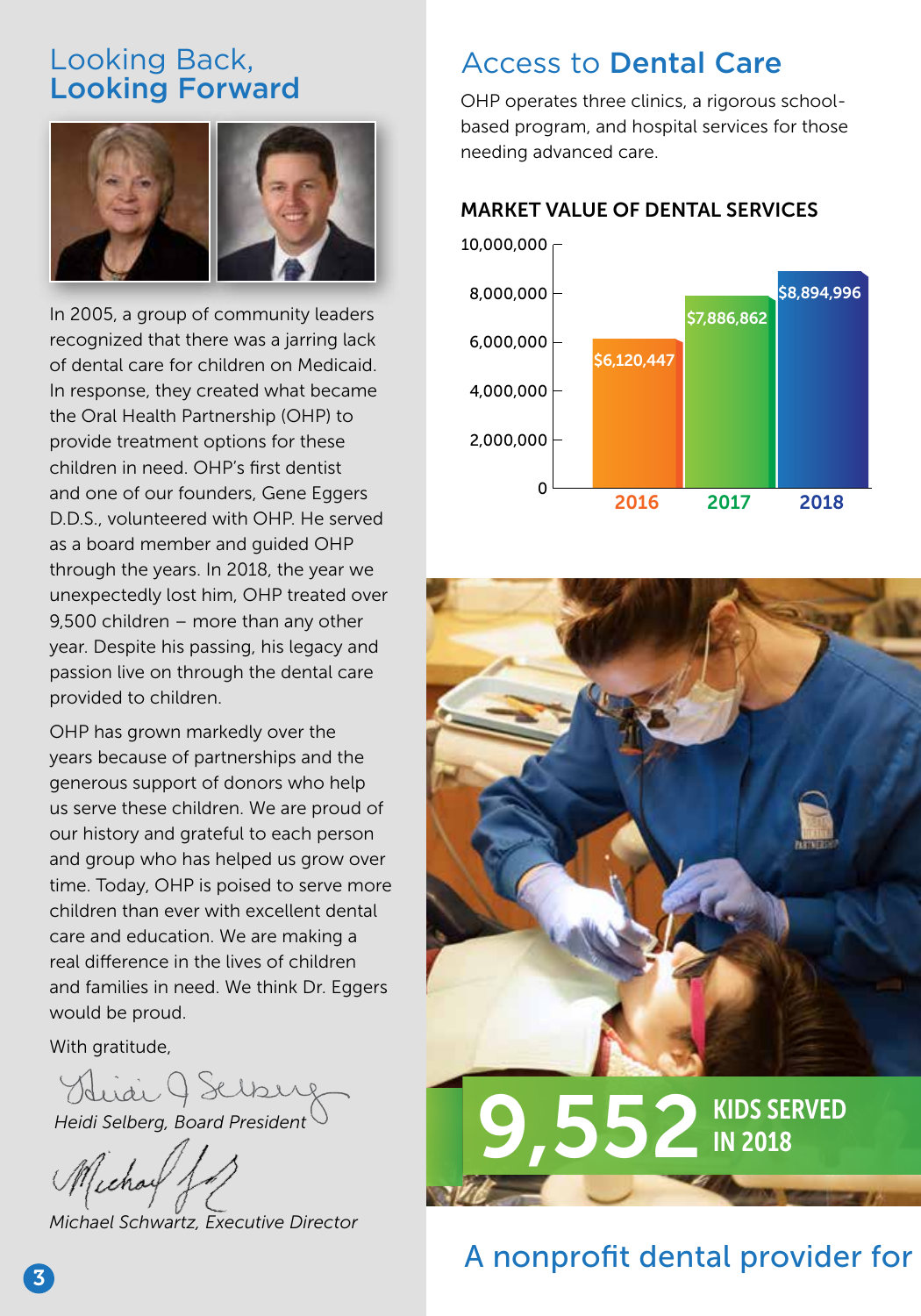### Community Celebrates 10+ Years of OHP

Local legislators, community leaders, OHP clients, and team members gathered to celebrate more than a decade of OHP providing dental care to kids in need. Fittingly, OHP began as a *community* effort led by the Rotary Club of Green Bay as a place for nearly 10,000 children to receive full dental care, and prevent hundreds of painful and costly emergency room visits each year.



#### **CLOCKWISE** FROM TOP LEFT:

*The Benecke Family, Parker (center), a young man helped by* 

*Erica Plaza, OHP Board Member*

*Parker with State Senators and Representatives. L-R: Sen. Hansen, Rep. Jacques, Rep. Genrich, Rep. Macco, Parker Benecke, Rep. Steineke, Michael Schwartz, Rep. Steffen*

*OHP friends, Bob & Carol Bush*

*Jim Van Miller, former OHP Board President*

### children who would otherwise go without care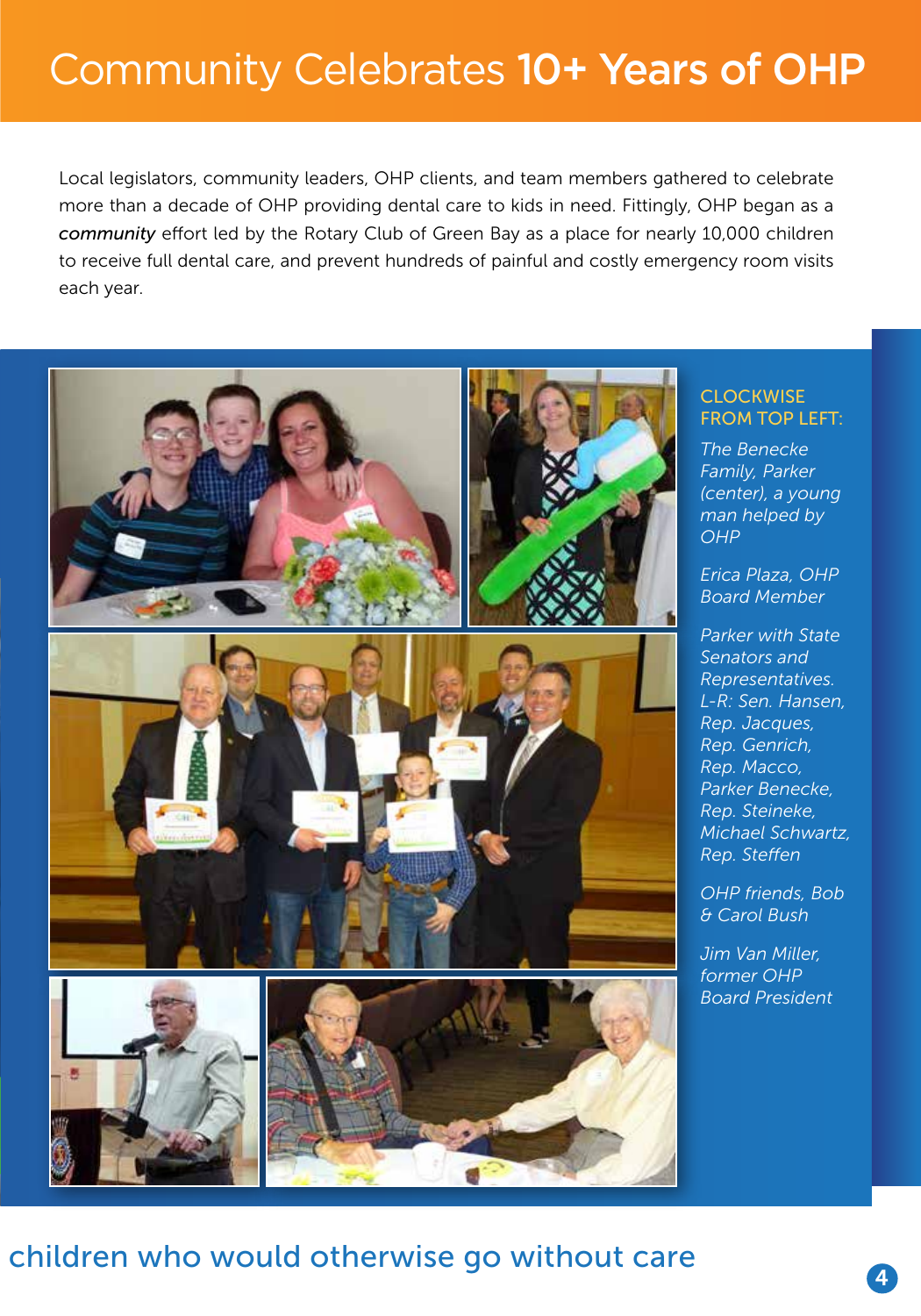### Fostering Kids and Oral Health



"I feel like the dentists there, and even the employees, they have that special place in their heart, when they hear that one of the children is in foster care," says Brad. "It seems like they just go beyond to try and make them feel more comfortable. They're not judging them for not taking care of their teeth."

Despite having several children of their own, Brad and Debbie Lollis opened their hearts and home to over 130 foster children over the past 10 years. As a foster kid himself, Brad knew the importance of a stable and loving environment for children, and at the time Brown County was recruiting foster parents. Licensed to take multiple children at a time, including those with special needs, The Lollises have fostered kids of all races, ages, genders for varied lengths of time. Many of the children arrive with a list of unmet needs, and dental care is among the greatest. OHP has been a resource to help heal and rebuild.

"The majority of kids who are in care are there because of the parents, not the child," Brad says. They usually have really poor hygiene, including oral habits. "Deb's always pushed that on our own kids and any children in care – 'Brush your teeth, floss, brush your teeth, floss.' It's very important because having bad teeth can make you sick." The Lollises were one of the first families to utilize OHP, and through more than a decade have helped dozens of kids through the program.

"Charlie," a current 14-year-old special needs foster child, needed 32 separate procedures to treat his decay. He had never seen a dentist, and when he first came to the Lollis family he would mumble and would never smile or show his teeth.

After treatment, Brad, and the OHP dentist who treated Charlie, both said, "He was like a different person." He now speaks more clearly and opens his mouth wider and smiles a lot more. He is proud of himself and his new good health habits. "Now he comes to Deb and me and says, " Look! I brushed my teeth! Don't they look good?"

OHP sustains itself through Medicaid payments, grants, and donations from generous organizations and individuals.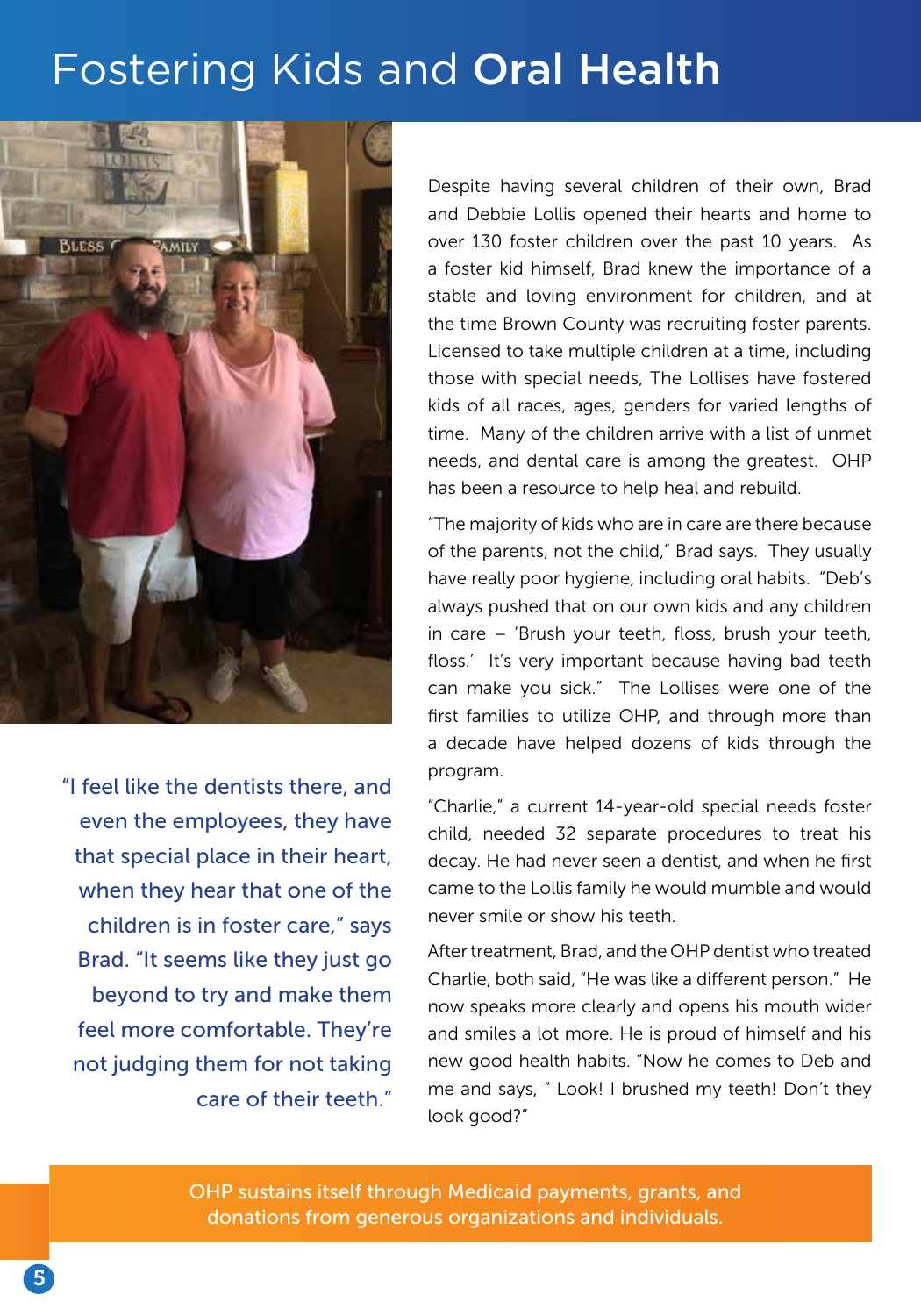### Hospital Services

### Bellin Health Opens it Arms to OHP, Joining Hospital Sisters Health System



Hospital Care **385** 

Roughly 5% of the children who arrive at OHP suffer conditions that make it impossible for them to receive traditional clinic care. Severe conditions of decay, coupled with young age, behavior, physical concerns, or all factors combined, prevent the child from tolerating or cooperating in a clinic setting.

In 2018 Bellin Health joined longtime hospital partner Hospital Sisters Health System to provide OHP operating room space to treat these children. Care is provided in a single visit under general anesthesia, where all needed dental work can be completed in under two hours.

The generous support of a number of donors assisted OHP with the high costs of dental equipment, supplies, specialists, and care for the uninsured.

The addition of extra hospital days at Bellin Hospital and the continued support of HSHS has reduced OHP's hospital waiting list from a high point of 250 children to 139.





### HOSPITAL EXPANSION PARTNERS

Greater Green Bay Community Foundation Little Rapids Corp/Egan Family Foundation Wisconsin Public Service Foundation Bellin Anesthesia Associates, Dr. Saied Assef Green Bay Anesthesia Association

PATIENTS 585 1,547,976 Value of Hospital Services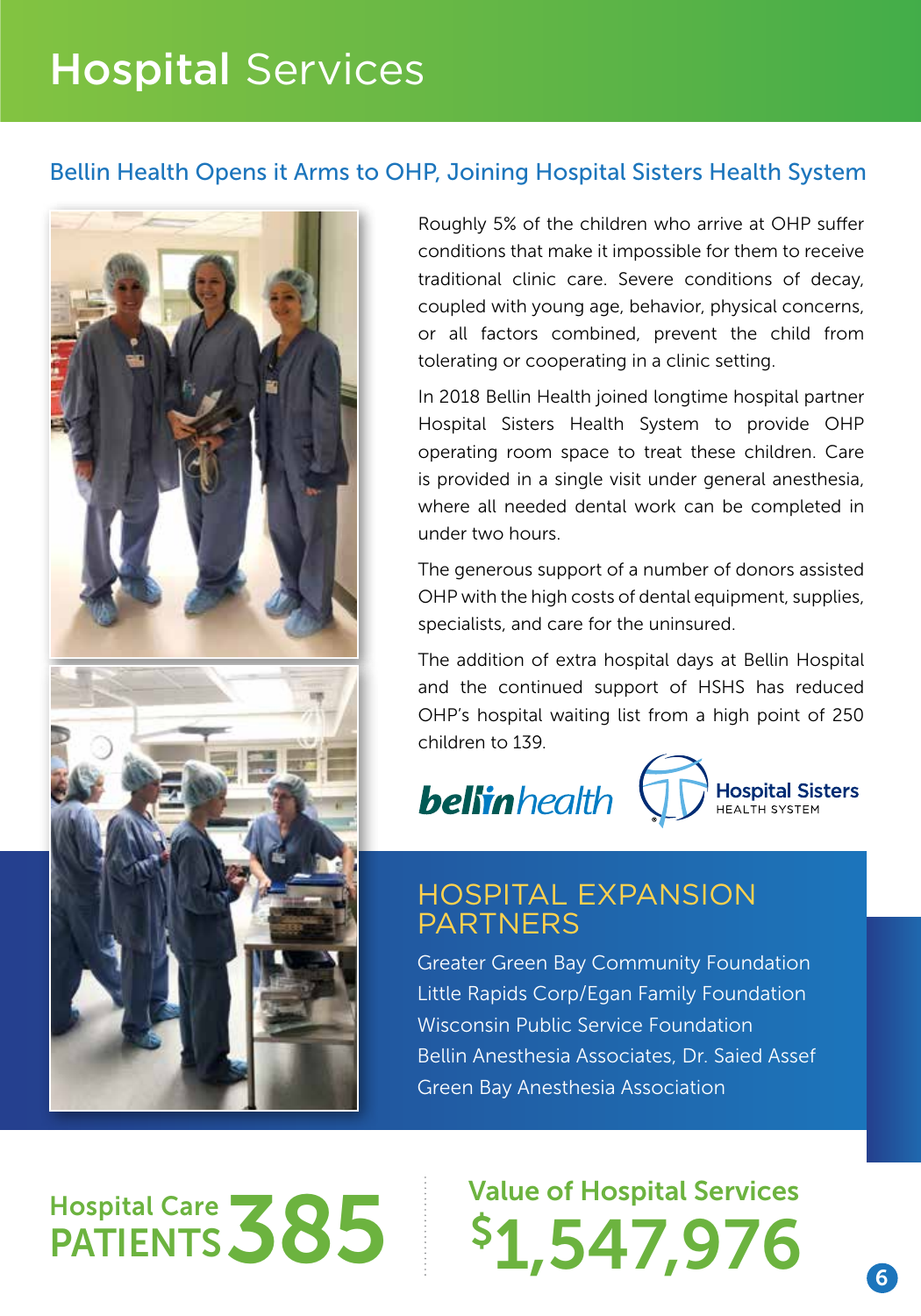### Prevention & Education

### Delivering Community Care

OHP partnerships make it possible to deliver services in locations that work for kids and their caregivers. Clinic spaces provided in the Salvation Army's Kroc Corps Community Center, the Howe Community Resource Center, Green Bay Area Public Schools, various other school districts, within programs like Women, Infants, and Children (WIC), and Encompass offer convenience and a familiar environment. Delta Dental of Wisconsin Foundation provided free water bottles and other items at open houses, which encouraged 1,000 more families to sign up for care.



*For the first time in 2018, OHP's schoolbased team traveled to Pulaski Community Schools and served multiple kids from surrounding elementary and middle school locations.* 



## 44 SCHOOLS IN 5 BROWN COUNTY SCHOOL DISTRICTS

SCHOOL-BASED APPOINTMENTS SCHOOL-BASED APPOINTMENTS<br>IN 2017-18 SCHOOL YEAR

### Summer Forecast – Brighter Smiles!



The swishing of toothbrushes is the sound of summer for kids involved in the Summer Smiles program. More than 5,000 children in 16 Green Bay schools and the Green Bay Head Start program received toothbrushes, toothpaste, a timer, floss, and education materials keep them brushing all summer long.

**THANK YOU** Humana, Green Bay Preble Optimists Club, and Shopko Foundation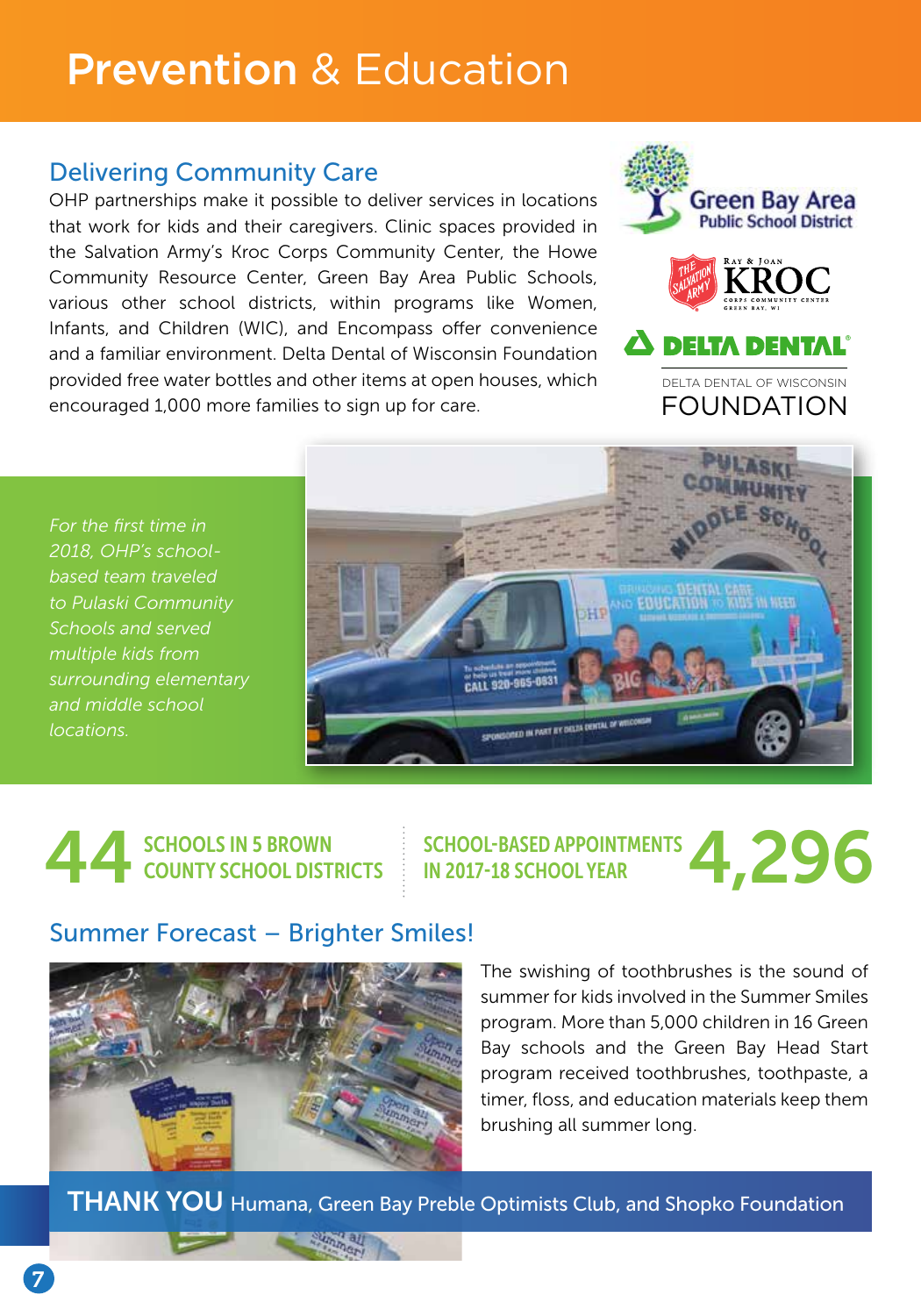### Looking Forward - Improving Children's Health in Wisconsin

OHP achieved tremendous success in the past two years and served more children more often due to an enhanced reimbursement rate available in four counties (Brown, Marathon, Polk, and Racine). Because of the increased rates, thousands more children received dental care across the four counties, and OHP saw its highest number of kids in 2018. Launched in 2016, enhanced reimbursement allowed more private dentists and nonprofits to treat children on Medicaid effectively. Without the increase, Wisconsin's rate is among the lowest in the nation. Several dentists and nonprofits in neighboring counties hope to see this program expanded.

| <b>PATIENTS</b>                        | 9,552       | 8,977                 | 8,608       |
|----------------------------------------|-------------|-----------------------|-------------|
| <b>COMPLETED APPOINTMENTS</b>          | 20,690      | 20,693                | 16,681      |
| <b>PREVENTATIVE SERVICES</b>           | 48,570      | 46,820                | 43,467      |
| <b>RESTORATIVE SERVICES</b>            | 10,163      | 11,180                | 8,388       |
| <b>MARKET VALUE OF DENTAL SERVICES</b> | \$8,894,996 | \$7,886,862           | \$6,120,447 |
| <b>TOOTHBRUSHES DISTRIBUTED</b>        | 51,844      | 29,436                | 16,745      |
| CARE CONTINUITY - $#$ of Patients Who  | 6146        | $\Delta$ 5.8 $\Delta$ | <b>ZAZO</b> |

*Received an Oral Evaluation In the Prior year*

|                                                                                   | 2018        | 2017        | 2016        |
|-----------------------------------------------------------------------------------|-------------|-------------|-------------|
| <b>PATIENTS</b>                                                                   | 9,552       | 8,977       | 8,608       |
| <b>COMPLETED APPOINTMENTS</b>                                                     | 20,690      | 20,693      | 16,681      |
| <b>PREVENTATIVE SERVICES</b>                                                      | 48,570      | 46,820      | 43,467      |
| <b>RESTORATIVE SERVICES</b>                                                       | 10,163      | 11,180      | 8,388       |
| <b>MARKET VALUE OF DENTAL SERVICES</b>                                            | \$8,894,996 | \$7,886,862 | \$6,120,447 |
| <b>TOOTHBRUSHES DISTRIBUTED</b>                                                   | 51,844      | 29,436      | 16,745      |
| CARE CONTINUITY - # of Patients Who<br>eived an Oral Evaluation In the Prior year | 6,146       | 4,584       | 3,930       |

#### **\$1,149,469** PROVIDED TO PROVIDED TO UNINSURED CHILDREN

### 2018 Sources of Funds

|                               | Program Revenue | 89.4% | In-Kind | 0.9% |
|-------------------------------|-----------------|-------|---------|------|
|                               | Contributions   | 2.6%  | Other   | 0.5% |
|                               | Grants          | 6.6%  |         |      |
|                               |                 |       |         |      |
|                               |                 |       |         |      |
|                               |                 |       |         |      |
| 2018 Uses of Funds            |                 |       |         |      |
| Patient Services/Treatment    | 86.4%           |       |         |      |
| Management & General Expenses | 9.5%            |       |         |      |
| <b>Fundraising Expenses</b>   | 4.1%            |       |         |      |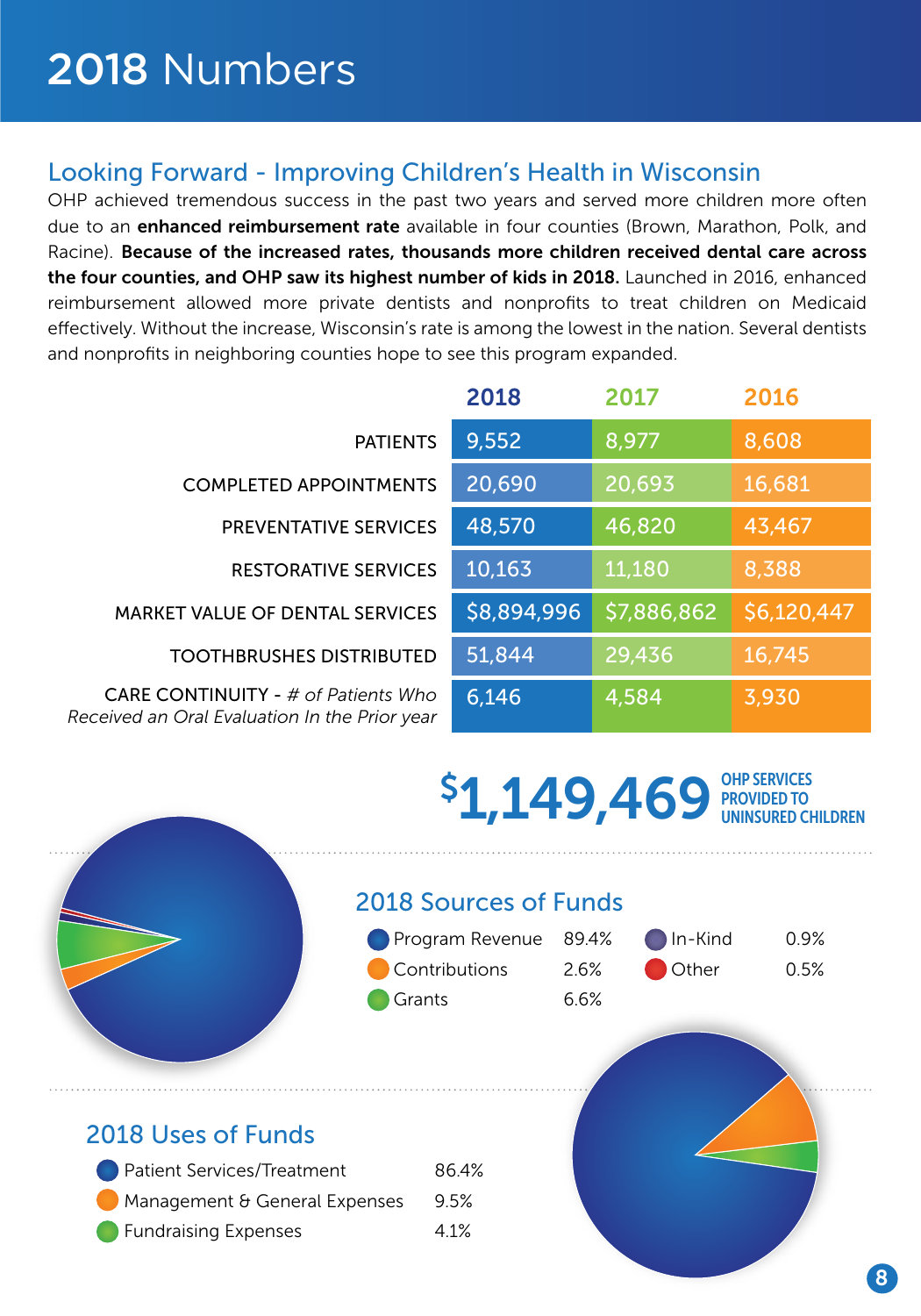### Thank You OHP Partners!

We appreciate the support of our generous partners. With YOU healthy smiles are possible.



Amerhart Foundation Fund◆ Bellin Anesthesia Associates, Dr. Saied Assef Jeff & Mary Bramschreiber<sup>\*\*</sup> Cellcom Echo Ridge Dental Dr. Heidi Eggers-Ulve, Dr. Eric Ulve, Sophie, Cooper, Maeread, & Trygg Ulve◆♥ *in memory of our Dad and Grandfather*  Diane & Patrick Ford\*\* Terry & Kris Fulwiler◆ Green Bay Anesthesia Association Green Bay Preble Optimist

Foundation

Nancy & Dan Gulling

Michael & Leanne Haddad Family Foundation Hilliard Family Foundation Inc.\* James & Jeanne Wright Brusky Family Fund\* Lieb Family Foundation◆ Ken & Shawn Mathys◆♥ Toni Bush McBride◆ Mark & Laurie Murphy<sup>◆</sup> Kim Schanock◆ The Shopko Foundation Susan Staed Dr. Jim & Carolyn Van Miller<sup>\*</sup>\* Wisconsin Dental Association Scott Zahn

### GREEN BAY GIVES BIG



The Greater Green Bay Community Foundation and the Green Bay Packers Foundation hosted the first ever Give Big Green Bay campaign in 2018 and OHP was lucky to be a part of it. Many thanks to all the friends who jumped online and helped raise \$33,765 to provide access to dental care!

♥ *In Memory of Gene Eggers* ◆ *Give Big Green Bay \*A fund of the Greater Green Bay Community Foundation*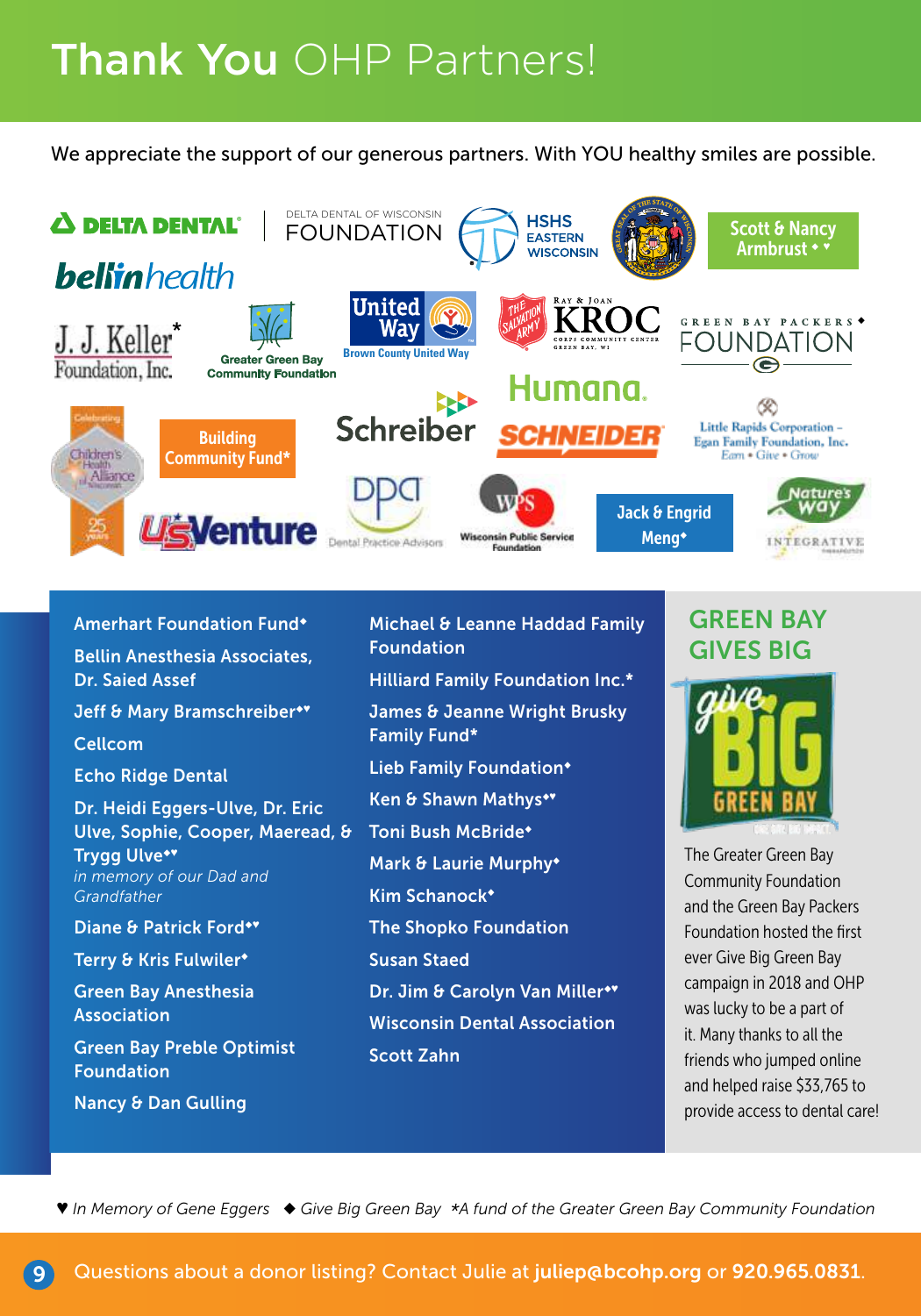Ashwaubenon Lioness Club Amanda Auricchio Bay Tek Games Community Trust Fund\* Mark Brodhagen, DDS Bob & Carol Bush Paul & Maxine Dernehl **DigiCOPY** Dr. Julie Feit Sara Frey♥ Mary Gauthier ◆ Tom Gauthier◆ Dr. Zachary & Jana Graf<sup>◆</sup> Herbert C. & Diane V. Liebmann, III◆ Howard-Suamico Optimist Community Foundation Fund\* Mary Johnson◆ Lee & Anne Klemens Carl & Mary Ellen Kuehne◆ Kathy & Pete Kurth◆ Julian La Mue

Janet & Charlie Lieb Dr. Ed & Siri Lin Kim Loock-Wambach *In memory/honor of Taylor Loock* Mary Banks & Alex Martin<sup>\*</sup> N. Thompson & Associates Inc. Signature Search Charitable Giving Fund\* Nancy G. Secker Heidi Selberg◆ Cathy Stone◆ John & Sara Straub Family Fund <sup>◆</sup> Sunset Technologies The C.A. Lawton Co.◆ The Hammock Fund\* The Kress Inn Gail Trimberger◆ Volunteer Center of Brown County Webster Dental Associates S.C. Terry Wickman Wipfli Dr. Thomas Witek

### *In Memory*



OHP remembers Taylor Loock, who tragically lost her life in September due to a motorcycle accident. Taylor interned with OHP in 2017-2018 and was a bright, energetic person who will be missed. OHP sends our condolences to her family.

Nicholas & Patricia Abu Jamra♥ Leila Abujamra♥ Kimberly Agostine◆ Scott Anderson Peter Angilello◆ Charles & Sharon Apple♥ Tom & Tracy Arndt *In honor of Bob Bush*  Dan & Margie Baker Benevity Community Impact Fund Julie & Scott Berken<sup>\*</sup> Dave Bertrand◆ Erin & Jared Bongers Mary Bouche◆ Cristy Broekman◆ John Jr. & Janeen Brosteau\* Brown-Door-Kewaunee Dental Society♥ G. Craig & Nancy Burnham<sup>\*</sup> Kurtis & Sarah Butrymowicz♥ John Charles<sup>\*</sup> Robert & Kristin Charles◆ Childrens Dental Clinic of Green Bay♥ Jean Christl♥ Cliff Wall Automotive Roger Huibregtse & Linda Curl♥ De Pere City Workers De Pere Smiles SC

Dental Practice Advisors♥ Mary Ebert◆ Donna & Gene Eggers<sup>◆</sup> John & Alison Frazier Deanna Fruzyna♥ Lise Lotte Gammeltoft◆♥ Green Bay Family Dental Team Thomas & Annette Hamilton<sup>\*</sup> Donald Haupt<sup>\*</sup> Linda Hein◆ Steven Hein, DDS Scott Heintz◆ Steve Herro Tanya Marie Host Ronald & Beverly Hubbard♥ Immel Construction Brian Johnson◆ Nate & Sarah Johnson<sup>▼</sup> Beth Jordan◆ James Kalny◆ Nancy Kohrman◆ Julie Kozak◆ Ricki Krautkramer◆ Nan Nelson & Doug Landwehr ◆ Dr. Ell Lee<sup>v</sup> Jenna Linden◆ Dr. Rolf & Ann Lulloff<sup>♥</sup> Sarah Lulloff♥

Dental Arts Associates<sup>\*</sup>

Andrew Lulloff, DDS♥ Paul Martzke◆ Nicole Mattson-Gross Austin & Susan McGuan<sup>\*</sup> Jessica Mee Suzanne Milkus◆ Kelly Moore◆ Jessica Nehring Nicolet National Bank♥ Tom & Debra Nockerts Jesy Olson◆ Dr. Edward Opichka<sup>\*</sup> Mary Kay Orr<sup>\*</sup> Julie Paavola◆ Dr. Vijay Parmar Allan & Particia Patek◆ Dennis Lautenschlager & Ann Patteson♥ Erica Plaza◆ Nicole Raisleger◆ Renards Catering◆ Luke Retzlaff Diane Roundy◆ Maria Samuels♥ Vincent Schamber◆ Amy Schenkus Robert Schmidt, Jr.♥ Sue Schuette◆ Michael Schwartz◆ Sharon Seeley♥ Services Plus, Inc.◆

Laurie Mapes Sewall♥ Steve Sipiorski◆ Kathleen Sliwka◆ Rose & Clayton Smits Jerome & Pamela Smyth<sup>\*</sup> Keri Spaeth◆ Kurt & Judith Steiner<sup>\*</sup> Jane Stoehr<sup>®</sup> Steve, Patty, Jon, Allison & Andrew Strohman♥ Staci Temple The Ganoni Family◆ The Team at Green Bay Family Dental<sup>♥</sup> David & Kim Thompson<sup>♥</sup> Charlotte Ulve<sup>\*</sup> Sam Vainisi Dr. Eric & Rebecca Van Miller<sup>♥</sup> Eric & Jess VandenHeuvel◆ Ellen Van Pay Elizabeth Wagner♥ Dr. Robert Wagner DDS SC Yvonne & Glendon Ward Jane Weber◆ Glenn & Christine Whipp◆♥ Johanna Wicklund & Fred Mortel Wilke Orthodontics LTD Janice Ziebell<sup>\*</sup> Matthew & Joelle Zuengler<sup>•</sup>